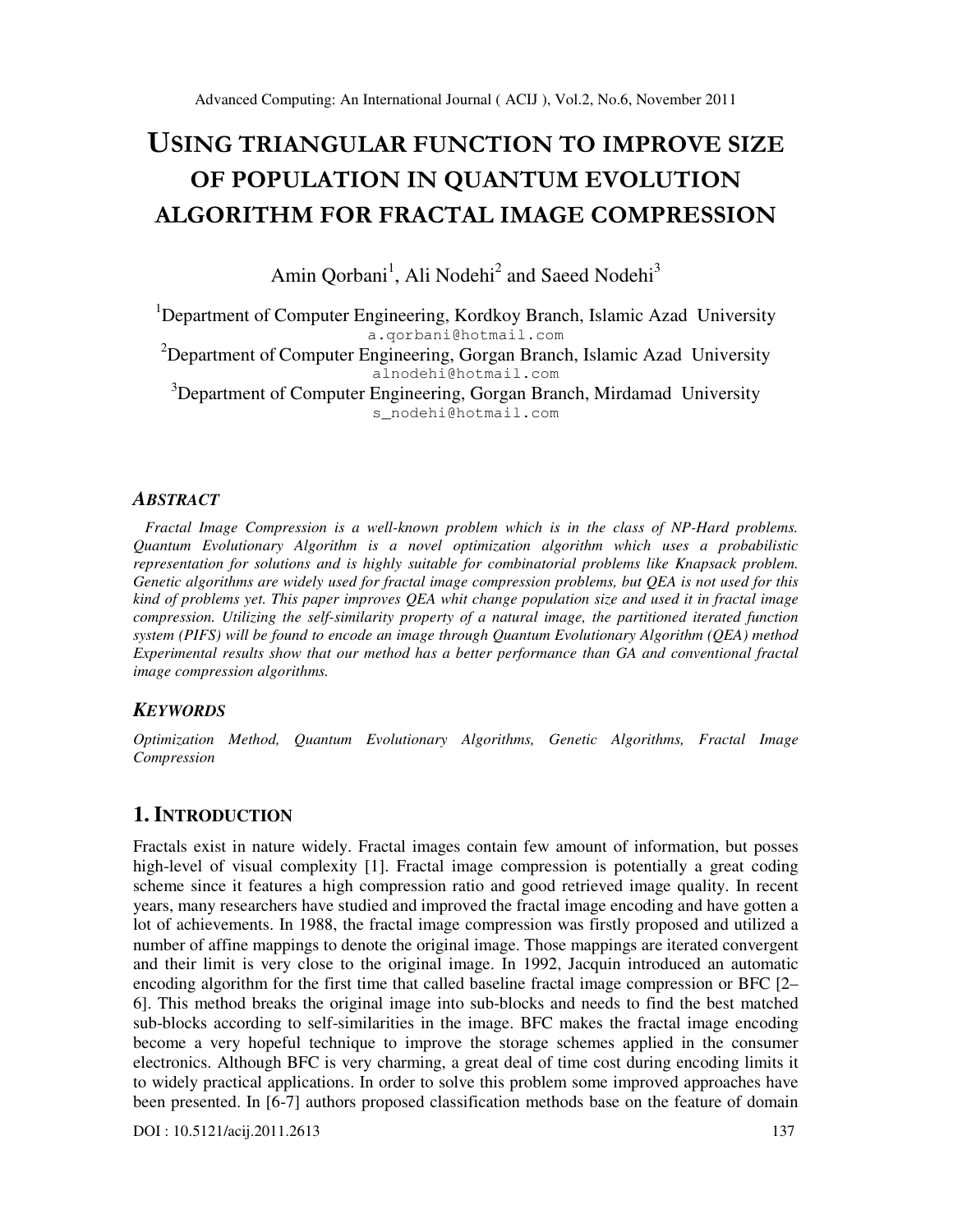blocks. [8] Proposed a kind of neighborhood matching method based on spatial correlation which makes use of the information of matched range blocks and effectively reduced the encoding time.

 Quantum Evolutionary Algorithms are novel algorithms using probabilistic representation for possible solutions. This algorithm used in several problem but is not use in fractal image compression. Genetic algorithm is widely used in fractal image compression. In [9] a new method for finding the IFS code of fractal image is developed and the influence of mutation and the crossover is discussed. The low speed of fractal image compression blocks its way to practical application. In [10] a genetic algorithm approach is used to improve the speed of searching in fractal image compression. A new method for genetic fractal image compression based on an elitist model in proposed in [11]. In the proposed approach the search space for finding the best self-similarity is greatly decreased. Reference [12] makes an improvement on the fractal image coding algorithm by applying genetic algorithm. Many researches increase the speed of fractal image compression but the quality of the image will decrease. In [13] the speed of fractal image compression is improved without significant loss of image quality.

 Reference [14] proposes a genetic algorithm approach which increases the speed of the fractal image compression without decreasing of the quality of the image. In the proposed approach a standard Barnsley algorithm, the Y. Fisher based in classification and the genetic compression algorithm with quad-tree partitioning are compared. In GA based algorithm a population of transformations is evolved for each range block. In order to prevent the premature convergence of GA in fractal image compression a new approach is proposed in [15], which controls the parameters of GA adaptively. A spatial correlation genetic algorithm is proposed in [16], which speeds up the fractal image compression algorithm. In the proposed algorithm there are two stages, first the spatial correlations in image for both the domain pool and the range pool is performed to exploit local optima. In the second stage if the local optima were not certifiable, the whole of image is searched to find the best self-similarity. A schema genetic algorithm for fractal image compression is proposed in [17] to find the best self-similarity in fractal image compression.

 Size of the population is an effective parameter of the evolutionary algorithms and has a great role on the performance of EAs. Several researches investigate the effect of population size and try to improve the performance of EAs with controlling the size of the population. A functional sized population GA with a periodic function of saw-tooth function is proposed in [21]. Reference [22] finds the best population size for genetic algorithms. Inspired by the natural features of the variable size of the population [19,23] presents an improved genetic algorithm with variable population-size. In [24] an adaptive population size for the population is proposed for a novel evolutionary algorithm.

 In this paper, to improve performance of fractal image compression, a triangular function which changes size of population in each iteration is used. This paper is organized as follow: Section 2 introduces the basics theoretical of fractal image compression. In Section 3, we describe QEA and then introduce triangular function for population size in QEA for fractal image compression in section 4. Section 5 shows the experimental results and finally Section 6 concludes the paper.

# **2. THEORETICAL BASICS OF FRACTAL IMAGE COMPRESSION**

The fractal image compression is based on the local self-similarity property and PIFS. The related definitions and theorems are stated as follows [5-6]:

**Definition 2.1**. Let X be a metric space with metric  $d_x$ . A map w:X  $\rightarrow$  X is Lipschitz with Lipschitz factor s, if there exists a real value s such that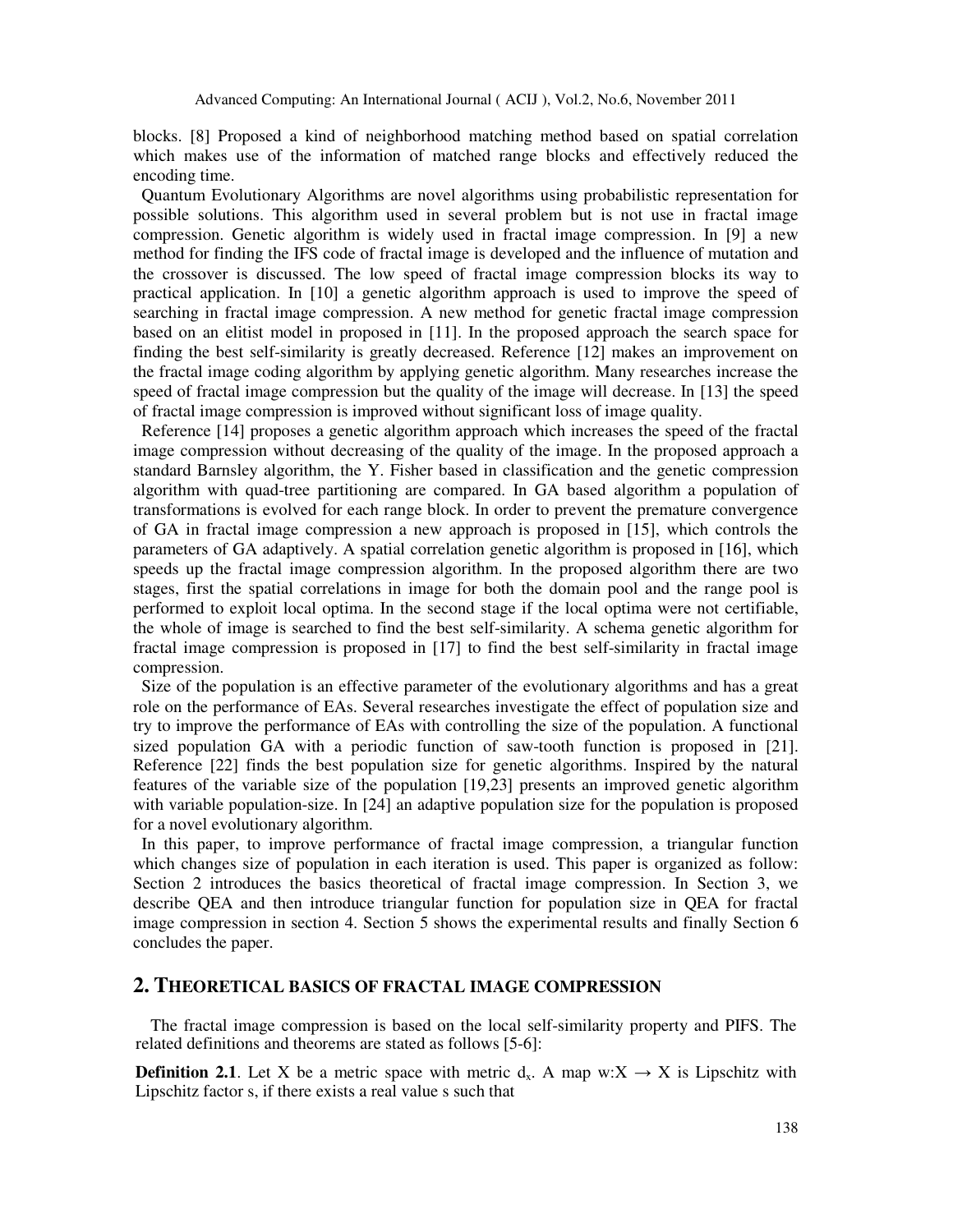$$
d_{\mathcal{X}}(\mathfrak{u}(x), \mathfrak{u}(y)) \leq s d_{\mathcal{X}}(x, y), \quad \mathfrak{A}(\mathfrak{X}) \forall x, y \in X \tag{1}
$$

We also say that w is contractive with contractivity s.

**Definition 2.2**. Let X be a metric space and  $d_x$  be its metric. For a point  $x \in X$  and a nonempty set  $A \subseteq X$ , let us first define the distance of x to A by

$$
d_{y}(x,A) = \inf_{a \in A} d_{x}(x,a)
$$
 (2)

Then the Hausdorff distance between A and B is defined for any nonempty sets A,  $B \subset X$  as

$$
d(A,B) = Max(d_h(A,B), d_h(B,A))
$$
\n(3)

Where

$$
d_h(A, B) = \sup d_Y(a, B)
$$
 (4)

Let X be the set of  $\Lambda \times N$  gray level images. The metric is defined as the usual Euclidean distance by regarding the elements in X as vectors of dimension  $N \times N$ . Let I be a given image belonging to X. The goal is to find a set of transformations  $\{w_1, w_2, ..., w_n\}$ , each of which is a restricted function and satisfies (1), such that the given image I is an approximate attractor. The set  $\{w_1, w_2, ..., w_n\}$  is called PIFS. The following theorem is an important fact for PIFS.

**Theorem 2.1**. Consider a PIFS  $w_1, w_2, ..., w_n$  with  $w_i: X \rightarrow X$  for all i. Let W =Uw<sub>i</sub>. Then there exists a unique point  $A \in X$  such that for any point  $B \in X$ 

$$
A = W(A) = \lim_{n \to \infty} w^n(B)
$$
 (5)

The point A in (5) is called the fixed point or the attractor of the mapping W. Next, the famous Collage theorem will be introduced.

**Theorem 2.2.** Let  $\{w_1, w_2, ..., w_n\}$  be a PIFS with contractivity factor s. Let B be any nonempty compact set in X. Then we have

$$
d(A,B) \le (1-s)^{-1} d(B,W(B))
$$
 (6)

where A is the attractor of the mapping W and d is the Hausdorff metric (3).

Let  $d(I, W(I)) \leq \varepsilon$  where e is a very small positive real number. By the Collage theorem, one can obtain that

$$
d(A,I) \le \frac{\varepsilon}{1-\varepsilon} \tag{7}
$$

From Eq. (7), one can see that after a large number of iterations, an attractor A is generated which is sufficiently close to the given image I.

For practical implementation, let I be a given  $256 \times 256$  gray level image. The domain pool D is defined as the set of all possible blocks of size  $16 \times 16$  of the image f, which makes up  $(256-16+1) \times (256-16+1) = 58081$  blocks. The range pool R is defined to be the set of all nonoverlapping blocks of size 8×8, which makes up  $(256/8) \times (256/8) = 1024$  blocks.

For each block v from the range pool, the fractal transformation is constructed by searching all elements in the domain pool D the most similar block. Let u denote a sub-sampled domain block which is of the same size as v. The similarity of u and v is measured using Mean Square Error (MSE) defined by

$$
MSE = \frac{1}{8^2} \sum_{j=0}^{7} \sum_{l=0}^{7} \left[ u(i,j) - v(i,j) \right]^2
$$
 (8)

The fractal transformation allows the dihedral transformation of the domain blocks, i.e., the eight orientations of the blocks generated by rotating the blocks counter clockwise at angles 0, 90, 180, and 270 degrees and flipping with respect to the line  $y = x$ , respectively. Thus, for a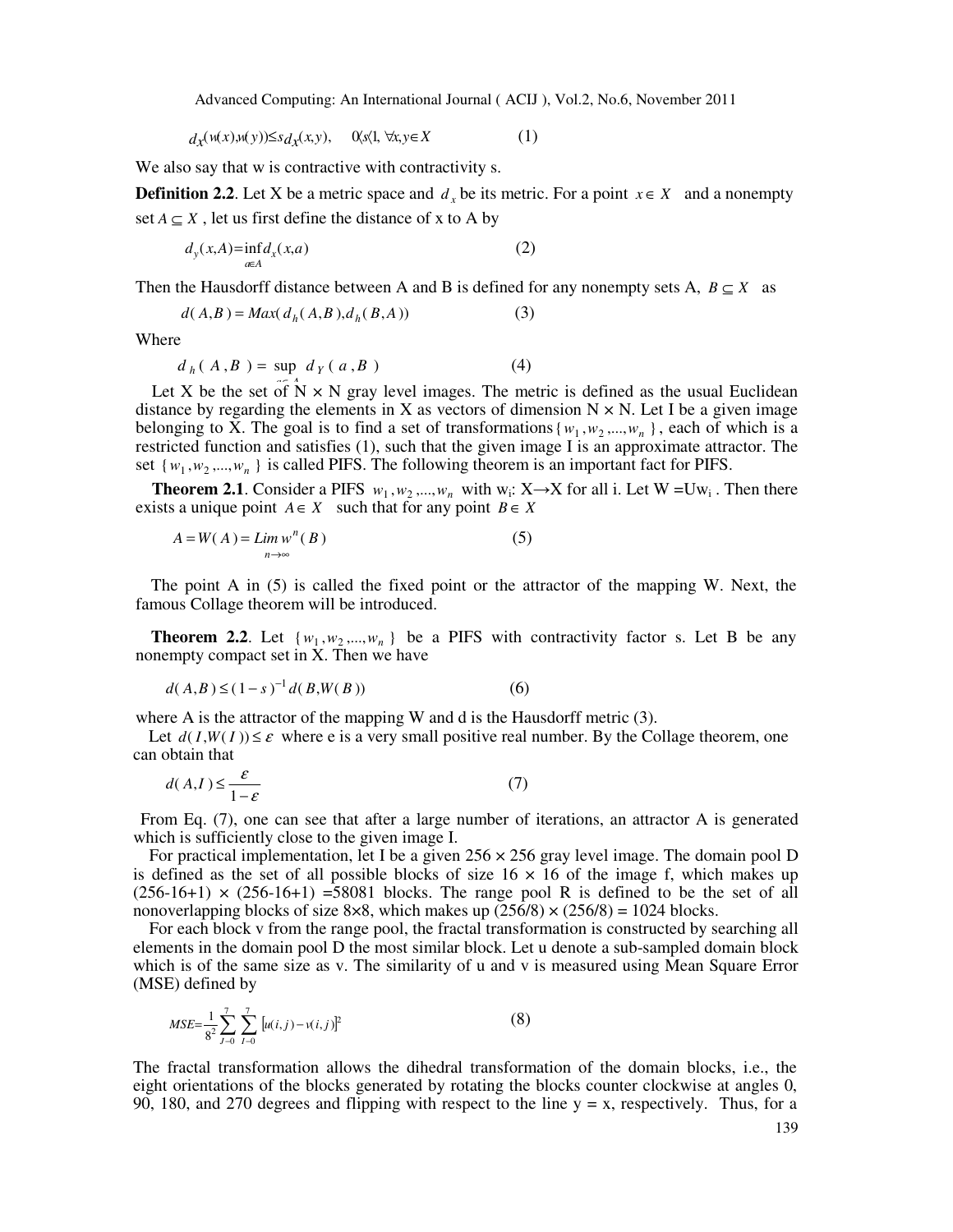given block from the range pool, there are  $58081\times8 = 464,648$  MSE computations to obtain the most similar block from the domain pool. Thus, in total, one needs  $1024 \times 464,648 =$ 475,799,552 MSE computations to encode the whole image using this full search compression method.

For a given range block v, the fractal transformation also allows the adjustment of the contrast p and the brightness q on the subsample domain block u. The similarity is measured by the quantity  $d = ||pu_k + q - v||$ , where  $u_k$ ,  $0 \le k \le 7$ , are the eight orientations of u. By simple optimization method, p and q can be computed directly as

$$
p = \frac{[N\langle u, v \rangle - \langle u, 1 \rangle \langle v, 1 \rangle]}{[N\langle u, u \rangle - \langle u, 1 \rangle^2]}
$$
(9)

And

$$
q = N^{-1} \left\{ \langle v, 1 \rangle - p \langle u, 1 \rangle \right\} \tag{10}
$$

Where N=64.

The position of the most similar domain block, the contrast p, the brightness q, and the orientation k constitute the fractal code of the given range block v. In practice, for  $256 \times 256$ image, 16 bits are required to represent the position of the domain block. Finally, as v runs over all 1024 range blocks in the range pool R, the encoding process is completed.

 To decode, one first makes up the 1024 affine transformations from the compression codes and chooses any initial image. Next, one performs the 1024 affine transformations on the image to obtain a new image, and then proceeds recursively. According to Theorems 2.1 and 2.2, the sequence of images will converge. The stopping criterion of the recursion is designed according to user's application and the final image is the retrieved image of fractal coding.

# **3. QUANTUM EVOLUTIONARY ALGORITHMS**

QEA is inspired from the principles of quantum computation, and its superposition of states is based on q-bits, the smallest unit of information stored in a two-state quantum computer [18,20]. A q-bit could be either in state "0" or "1", or in any superposition of the two as described below:

 $|\psi\rangle = \alpha|0\rangle + \beta|1\rangle$  (11)

Where  $\alpha$  and  $\beta$  are complex number, which denote the corresponding state appearance probability, following below constraint:

$$
|\alpha|^2 + |\beta|^2 = 1\tag{12}
$$

This probabilistic representation implies that if there is a system of m q-bits, the system can represent  $2<sup>m</sup>$  states simultaneously. At each observation, a q-bits quantum state collapses to a single state as determined by its corresponding probabilities.

#### **3.1 Representation**

QEA uses a novel representation based on the above concept of q-bits. Consider*ith* individual in *tth* generation defined as an m-q-bit as below:

$$
q_i^t = \begin{bmatrix} \alpha_{i1}^t & \alpha_{i2}^t & \alpha_{ii}^t & \alpha_{in}^t \\ \beta_{i1}^t & \beta_{i2}^t & \beta_{ii}^t & \beta_{im}^t \end{bmatrix}
$$
 (13)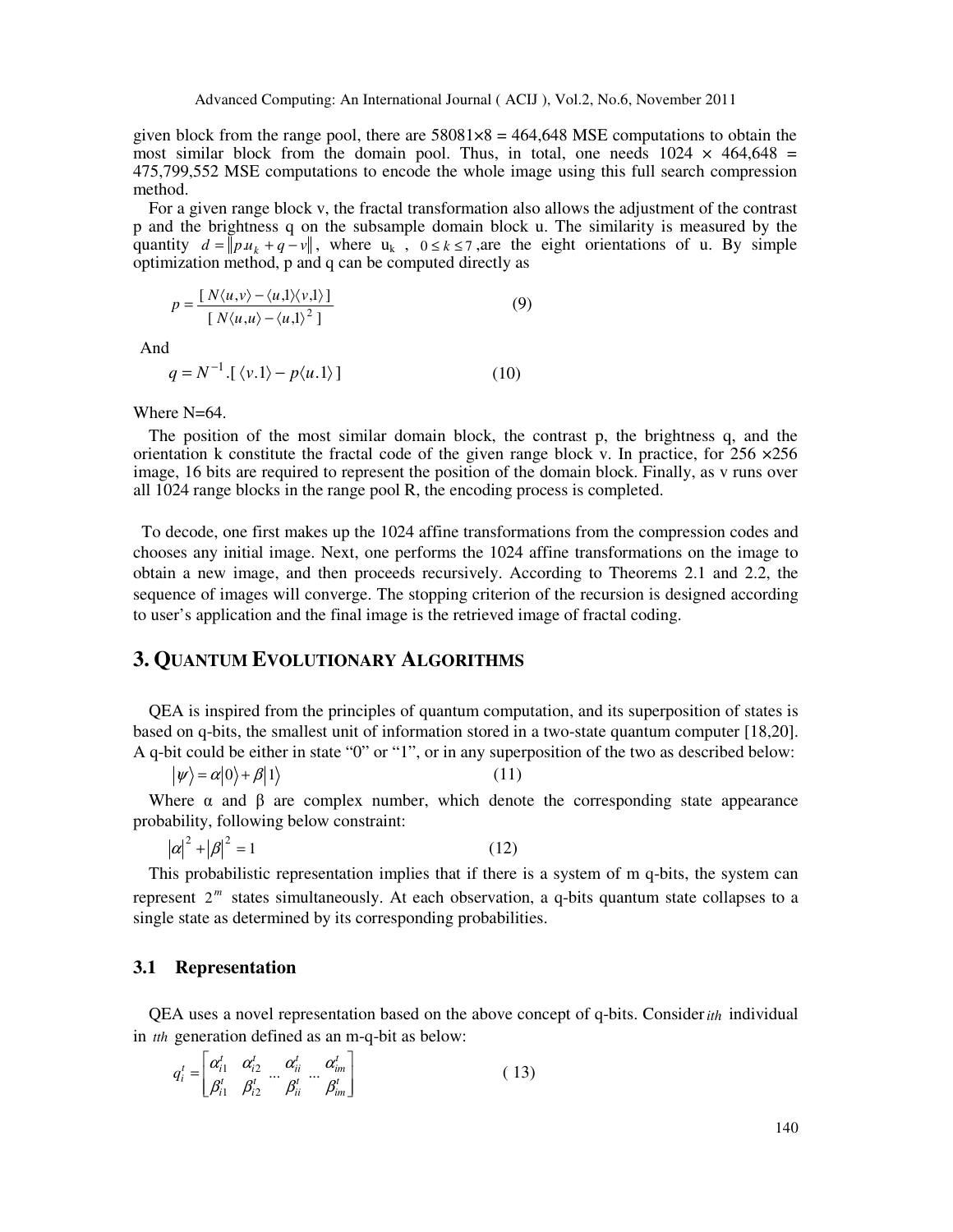Where  $| \alpha_{ij}^t |^2 + | \beta_{ij}^t |^2 = 1$ , j=1,2,...,m, m is the number of q-bits, i.e., the string length of the q-bit individual,  $i=1,2,...,n$ , n is the number of possible solution in population and t is generation number of the evolution. Since a q-bit is a probabilistic representation, any superposition of states is simultaneously represented. If there is, for instance, a three-q-bits( $m =$ 3) individual such as (14):

$$
q_i' = \begin{bmatrix} \frac{1}{\sqrt{2}} & \frac{1}{\sqrt{3}} & \frac{1}{2} \\ \frac{1}{\sqrt{2}} & \frac{\sqrt{2}}{\sqrt{3}} & \frac{\sqrt{3}}{2} \end{bmatrix}
$$
 (14)

Or alternatively, the possible states of the individual can be represented as:

$$
q_i' = \frac{1}{2\sqrt{6}} |000\rangle + \frac{1}{2\sqrt{2}} |001\rangle + \frac{1}{2\sqrt{3}} |010\rangle + \frac{1}{2} |011\rangle + \frac{1}{2\sqrt{6}} |100\rangle + \frac{1}{2\sqrt{2}} |101\rangle + \frac{1}{2\sqrt{3}} |100\rangle + \frac{1}{2} |111\rangle
$$
 (15)

Note that the square of above numbers are true probabilities, i.e. the above result means that the probabilities to represent the state  $|000\rangle, |001\rangle, |100\rangle, |010\rangle$  are 1/24, 1/8, 1/24 and 1/12 respectively. Consequently, the three-q-bits system of (14) has all eight states information at the same time.

Evolutionary computing with the q-bit representation has a better characteristic of diversity than classical approaches since it can represent superposition of states. Only one q-bit individual such as (14) is enough to represent eight states, whereas in classical representation eight individuals are needed. Additionally, along with the convergence of the quantum individuals, the diversity will gradually fade away and the algorithm converges.

#### **3.2 QEA Structure**

In the initialization step of QEA,  $[\alpha_{ij}^t \quad \beta_{ij}^t]^T$  of all q0i are initialized with  $\frac{1}{\sqrt{2}}$ . This implies that each q-bit individual  $q_i^0$  represents the linear superposition of all possible states with equal probability. The next step makes a set of binary instants;  $x_i^t$  by observing  $Q(t) = \{q_1^t, q_2^t, ..., q_n^t\}$  states, where  $X(t) = \{x_1^t, x_2^t, ..., x_i^t, ..., x_n^t\}$  at generation t is a random instant of qbit population. Each binary instant,  $x_i^t$  of length m, is formed by selecting each bit using the probability of q-bit, either  $|\alpha_{ij}^t|^2$  or  $|\beta_{ij}^t|^2$  of  $q_i^t$ . Each instant  $x_i^t$  is evaluated to give some measure of its fitness. The initial best solution  $b = \max_{i=1}^{n} \{f(x_i^t)\}$ among the binary instants of  $X(t)$ . Then, in update  $Q(t)$ , quantum gates U update this set of q-bit  $b = \max_{i} \{ f(x_i^t) \}$  is then selected and stored from individuals Q(t) as discussed below. This process is repeated in a while loop until convergence is achieved. The appropriate quantum gate is usually designed in accordance with problems under consideration.

## **3.3 Quantum Gates Assignment**

The common mutation is a random disturbance of each individual, promoting exploration while also slowing convergence. Here, the quantum bit representation can be simply interpreted as a biased mutation operator. Therefore, the current best individual can be used to steer the direction of this mutation operator, which will speed up the convergence. The evolutionary process of quantum individual is completed through the step of "update  $Q(t)$ ." A crossover operator, quantum rotation gate, is described below. Specifically, a q-bit individual  $q_i^t$  is updated by using the rotation gate U(θ) in this algorithm. The *jth* q-bit value of *ith* quantum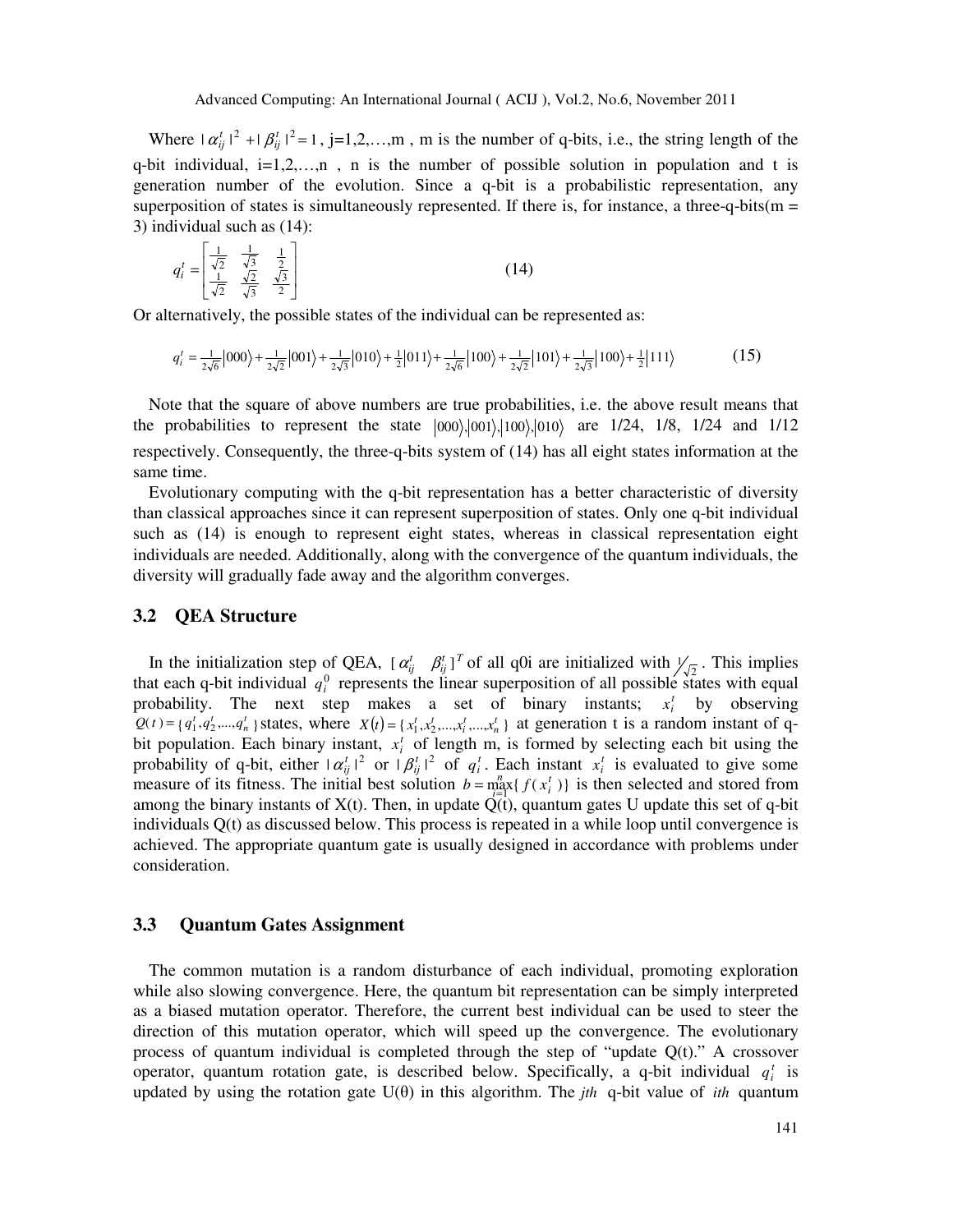individual in generation  $t \left[\alpha_{ij}^t \quad \beta_{ij}^t\right]^T$  is updated as:

$$
\begin{bmatrix} \alpha_{ij}^{t+1} \\ \beta_{ij}^{t+1} \end{bmatrix} = \begin{bmatrix} \cos(\Delta\theta) & -\sin(\Delta\theta) \\ \sin(\Delta\theta) & \cos(\Delta\theta) \end{bmatrix} \begin{bmatrix} \alpha_{ij}^t \\ \beta_{ij}^t \end{bmatrix}
$$
 (16)

 Where ∆θ is rotation angle and controls the speed of convergence and determined from Table I. Reference [18] shows that these values for  $\Delta\theta$  have better performance.

| $x_i$          | $b_i$          | $f(x) \ge f(b)$ | $\Delta\theta$ |
|----------------|----------------|-----------------|----------------|
| $\overline{0}$ | $\overline{0}$ | false           | 0              |
| $\theta$       | 0              | true            | 0              |
| 0              |                | false           | $0.01\pi$      |
| 0              | 1              | true            | 0              |
| 1              | 0              | false           | $-0.01\pi$     |
| 1              | 0              | true            | 0              |
| 1              |                | false           | 0              |
|                |                | true            | O              |

TABLE I. Lookup table OF  $\Delta\theta$ .

# **4. TRIANGULAR FUNCTION FOR POPULATION SIZE IN QEA FOR FRACTAL IMAGE COMPRESSION (TFPSQEAFIC)**

One of the main approaches to maintain the diversity of the population and improve the performance of the evolutionary algorithms is using a variable size for the population. In [19] a variable size population is proposed for QEA that improves the performance of QEA. Here, we use a triangular function for the size of the population with partially re-initialization of the qindividuals which case to improve the performance of QEA for fractal image compression. The proposed TFPSQEA method for fractal image compression is block-based, i.e., each qindividual is composed of the parameters of an affine transformation for one range block. The setup of our method is summarized as follows:

1. An important part of TFPSQEAFIC is q-individuals formation. Since the fractal encoding utilizes the PIFS to encode every range block, one takes the absolute position( $P_x$ , $P_y$ ) of a domain block and the dihedral transformation  $P_t$  to constitute a qindividuals. A q-individuals is 19 bits in length as shown in Fig. 1, in which 8, 8, and 3 bits are allocated for  $(P_x, P_y)$  and  $P_t$ , respectively.  $P_x$  shows the horizontal position of domain block,  $P_y$  shows the vertical position of the domain block and  $P_t$  shows the transformation. The transformations are the 8 ordinary transformations: rotate  $0^{\circ}$ ,  $90^{\circ}$ , 180°, 270°, flip vertically, horizontally, flip relative to 45°, and relative to 135°. Each part of each solution is a real number and is converted to an integer number before evaluation process. The length of q-individual for a  $M \times N$  image is: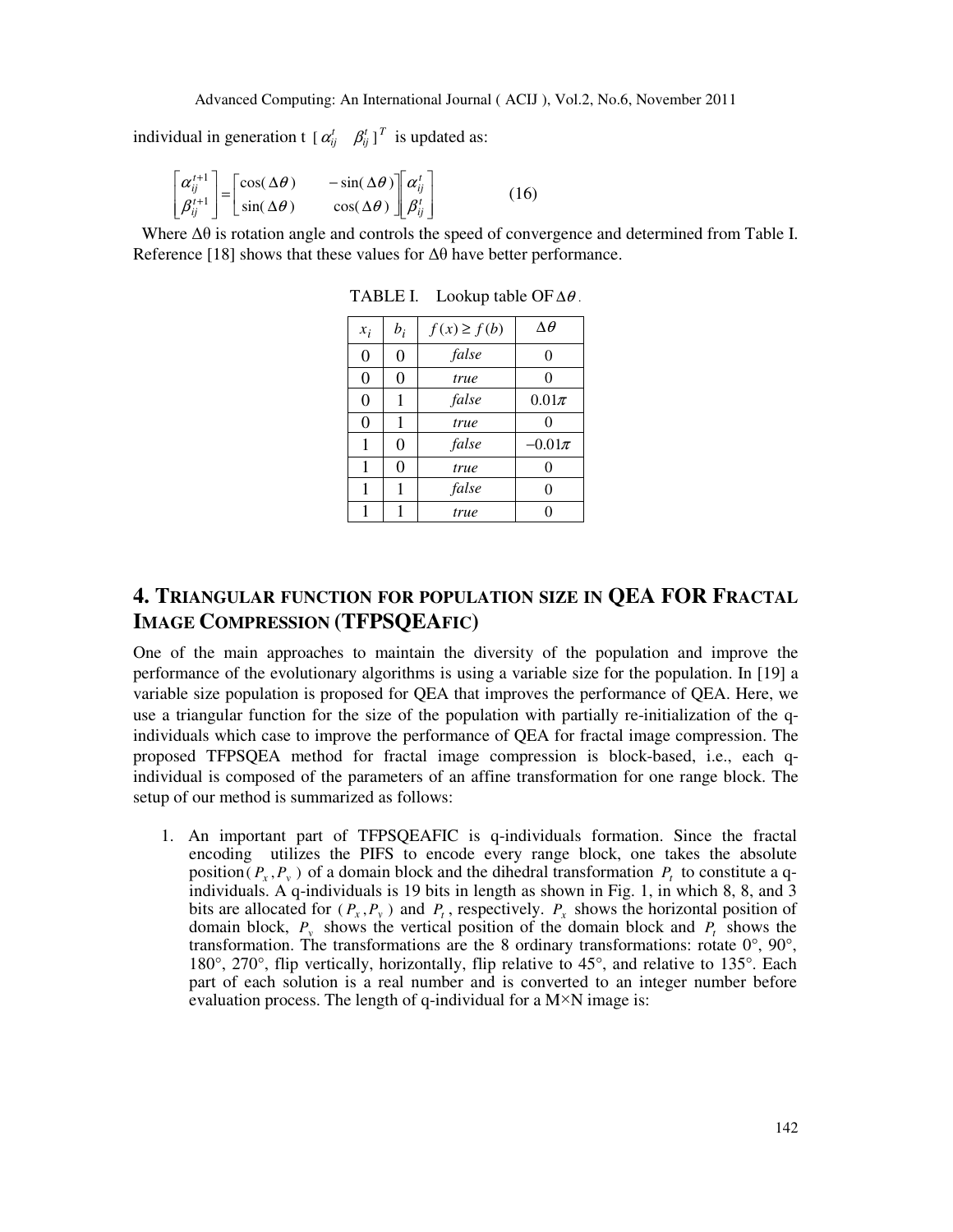$$
L = \left[ \log_2^M \right] + \left[ \log_2^N \right] + 3 \tag{17}
$$



Figure 1. The coding of the addresses for domain blocks.  $P_x$  is the horizontal position of domain block, *P<sup>y</sup>* is the vertical position of

domain block and *P<sup>t</sup>* is the transformation.

- 2. For power of q-individuals (fitness function), the distance of both range block and subsampled domain block is measured by MSE. The fitness value is defined as the reciprocal of MSE.
- 3. set  $t=0$ .
- 4. initialize quantum population Q(0) with the size of  $n(0) = \bar{n}$ . In the initialization step, the quantum-individuals  $q_i^0$  are located in a structured population. Then  $\alpha_i^0$   $\beta_i^0$ <sup>r</sup>  $\alpha_i^0$ ,  $\beta_i^0$ <sup>r</sup>, of all  $q_i^0$  are initialized with  $\frac{1}{\sqrt{2}}$ , where i=1,2,...,n is the location of the q-individuals in the population,  $k=1,2,...,m$ , and m is the number of q-bits in the individuals. This implies that each q-bit individual  $q_i^0$  represents the linear superposition of all possible states with equal probability..
- 5. make  $X(0)$  by observing the states of  $Q(0)$ .

This step makes a set of binary instants  $X(0) = \{x_i^0 | i = 1, 2, ..., n\}$  at generation t=0 by observing  $Q(0) = \{q_i^0 | i = 1, 2, ..., n\}$  states, where  $X(t)$  at generation t is a random instant of q-bit population and n is the size of population. Each binary instant, x0i of length m, is formed by selecting each bit using the probability of q-bit, either  $|\alpha_{i,k}^0|^2$  or  $|\beta_{i,k}^0|^2$  of

*q*<sup>0</sup> Observing the binary bit  $x_{i,k}^t$  from q-bit  $\left[ \alpha_{i,k}^t \quad \beta_{i,k}^t \right]^T$  performs as:

$$
x_{i,k}^t = \begin{cases} 0 & \text{if } R(0,1) \le \alpha_{i,k}^t \mid^2 \\ 1 & \text{otherwise} \end{cases}
$$
 (18)

Where  $R(\cdot, \cdot)$  is a uniform random number generator.

- 6. Evaluate  $X(0)$ . Each binary instant  $x_i^0$  is evaluated to give some measure of its objective. In this step, the fitness of all binary solutions of  $X(0)$  are evaluated.
- 7. for all binary solutions  $x_i^0$  in X(t) do.
	- Begin
		- 7.1. find neighborhood set  $N_i$  in  $X(0)$ .
		- 7.2. find binary solution x with best fitness in  $N_i$ .
		- 7.3. save x in  $B_i$ .

End.

In these steps the neighborhood set  $N_i$  of all binary solutions  $x_i^0$  in X(0) are found and the best solution among  $N_i$  is stored in  $B_i$ . In the structured proposed algorithm each individual is the neighbor of itself that is  $x_i$  belongs to neighborhood set  $N_i$ .  $B_i$  is the best possible solution, which the q-individual  $q_i^t$  has reached.

8. Repeat not termination condition.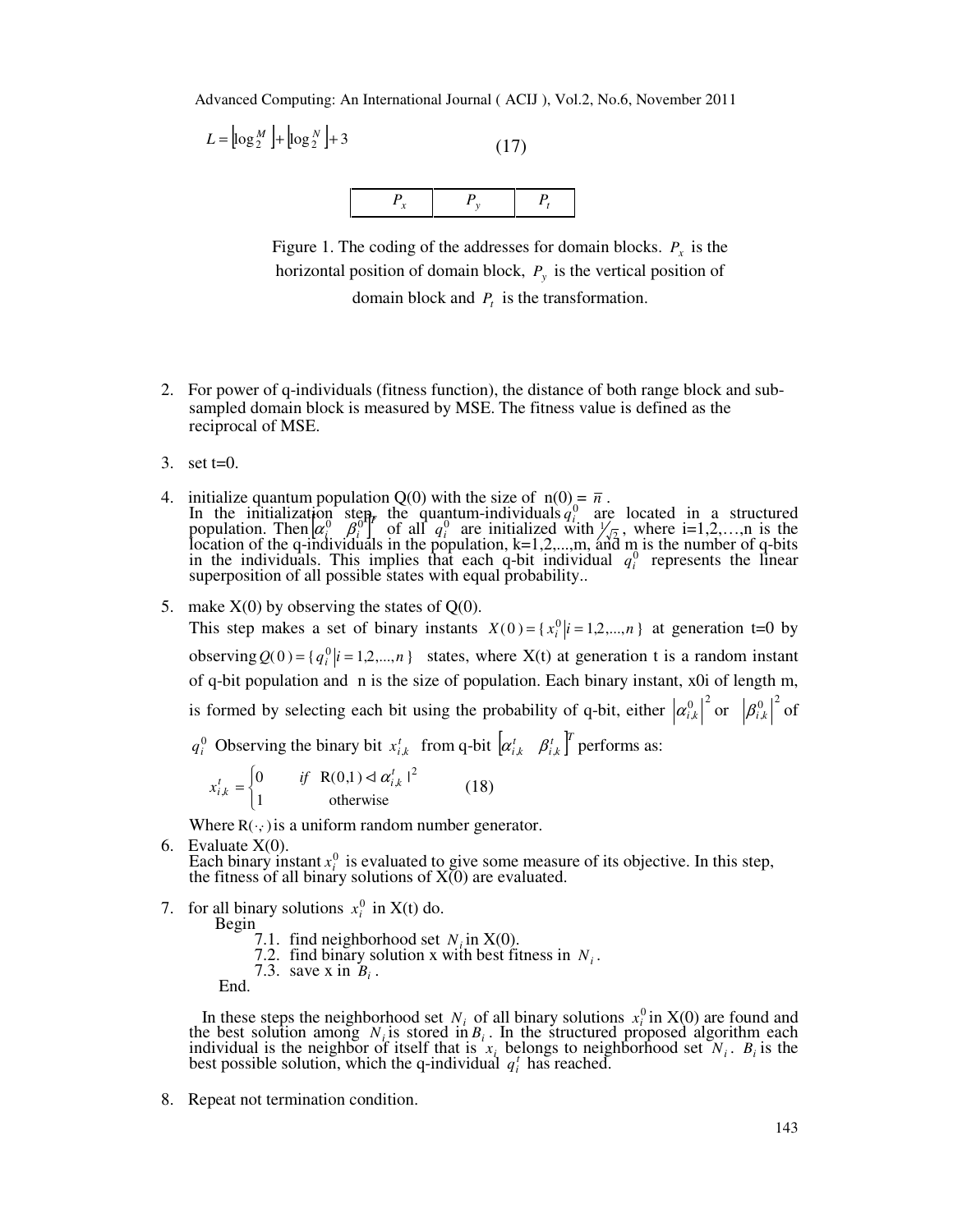The loop is terminated when the termination condition is satisfied. Termination condition here is when maximum number of iterations is reached.

- 9. Set  $t = t+1$ .
- 10.  $n(t) = f(t)$ .

 In the proposed algorithm, the size of the population is a function of the iteration number. This function is triangular function that shown in below:

$$
n(t) = Round\left[n - A + 2A \max\left(\min\left(2T^{-1} \cdot \text{mod}(t, T), 2 - 2T^{-1} \cdot \text{mod}(t, T)\right)0\right)\right]
$$
(19)

Where  $n(t)$  is the size of the population in generation t,  $\bar{n}$  is the average size of the population, A is the amplitude of the periodic function of population size, T is the period of the function of population, Round(.) is the round function (rounds its input to nearest integer) and mod(.,.) is modulus after division function. Fig.2 shows this function. In this step,  $n(t)$ , the size of the population in iteration t, is calculated by this function.



Figure 2.The triangular function which is use for the population size. T is the period of the functions, A is the amplitude and P is the size of the population in generation t.

11. if  $n(t) > n(t-1)$  create random q-individuals.

If  $n(t)$ , the size of the population in iteration t, is greater than  $n(t-1)$ , it means that the size of the population is increased. So creating random q-individuals, until the size of ring structured population be equal to n(t).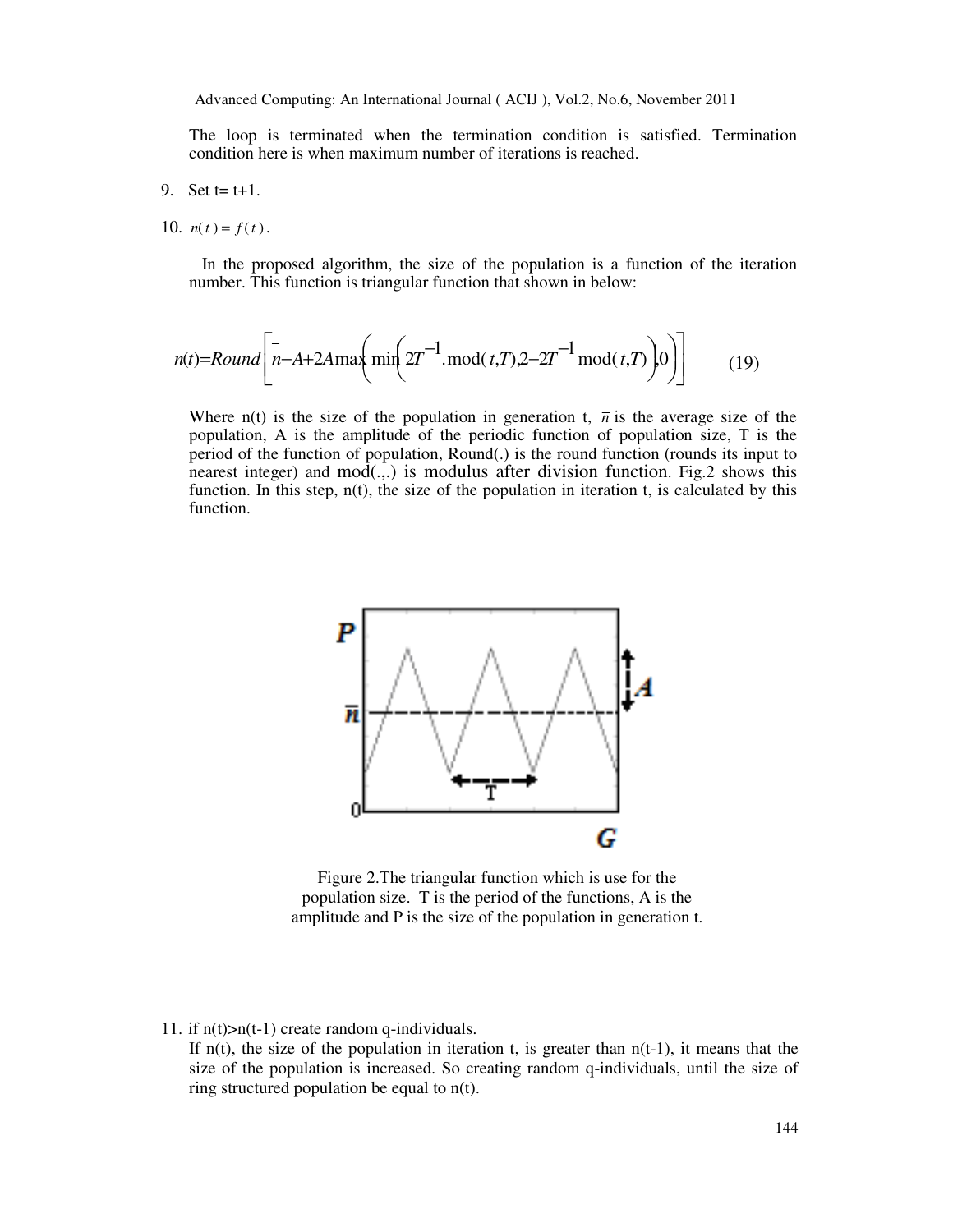- 12. if  $n(t) < n(t-1)$  eliminate the q-individuals with worst observed fitness. If  $n(t)$ , the size of the population in iteration t is smaller than  $n(t-1)$ , eliminate the qindividuals which have the worst observed solution, until the size of ring structured population reaches n(t).
- 13. make  $X(t)$  by observing the states of  $Q(t-1)$ . In this step, we are Observing the binary solutions  $X(t)$  from  $Q(t)$ .
- 14. evaluate  $X(t)$ .
- 15. update  $Q(t)$  based on  $B_i$  and  $X(t)$  using  $Q$ -gates Here, The quantum individuals are updated using Q-gate.
- 16. Repeat for all binary solutions  $x_i^t$  in  $X(t)$  do Begin 16.1. find neighbourhood, set  $N_i$  in X(t). 16.2. select binary solution x with best fitness in  $N_i$ . 16.3. if x is fitter than  $B_i$  save x in  $B_i$ End.

The loop is for all binary solutions  $x_i^t$  (i=1,2,...,S) in the population and then Finding the neighbors of the binary solution located on the location i.

In next time we should find the best possible solution in the neighborhood  $N_i$ , and store it to x. If x is fitter than  $B_i$  then store x to  $B_i$ .

For each range block to fine optimal domain block, this algorithm should be down.

 The triangular function for the population has two cycles. One cycle is increasing the size of population. In the increasing cycle, the new quantum individuals are created and inserted in the population. Creating new random quantum individuals increases the diversity of the population and improves the exploration performance of the algorithm. The other cycle is the decreasing cycle. In this cycle, the worst quantum individuals of the population are eliminated. This treatment improves the exploitation of the algorithm by exploiting the best solutions and ignoring the inferior ones. This means that the proposed method has two cycles: exploration cycle and exploitation cycle

# **5. EXPERIMENTAL RESULTS**

This section experiments the proposed method and compares the proposed algorithm with the performance of GA in fractal image compression. The proposed algorithm is examined on images Lena, Pepper and Baboon with the size of  $256 \times 256$  and gray scale. The size of range blocks is considered as  $8 \times 8$  and the size of domain blocks is considered as  $16 \times 16$ . In order to compare the quality of results, the PSNR test is performed:

$$
PSNR = 10 \times \log \left( \frac{255^2}{\frac{1}{M \times N} \sum_{i=1}^{N} \sum_{j=1}^{M} (f(i, j) - g(i, j))^2} \right)
$$
(19)

Where  $M \times N$  is the size of image.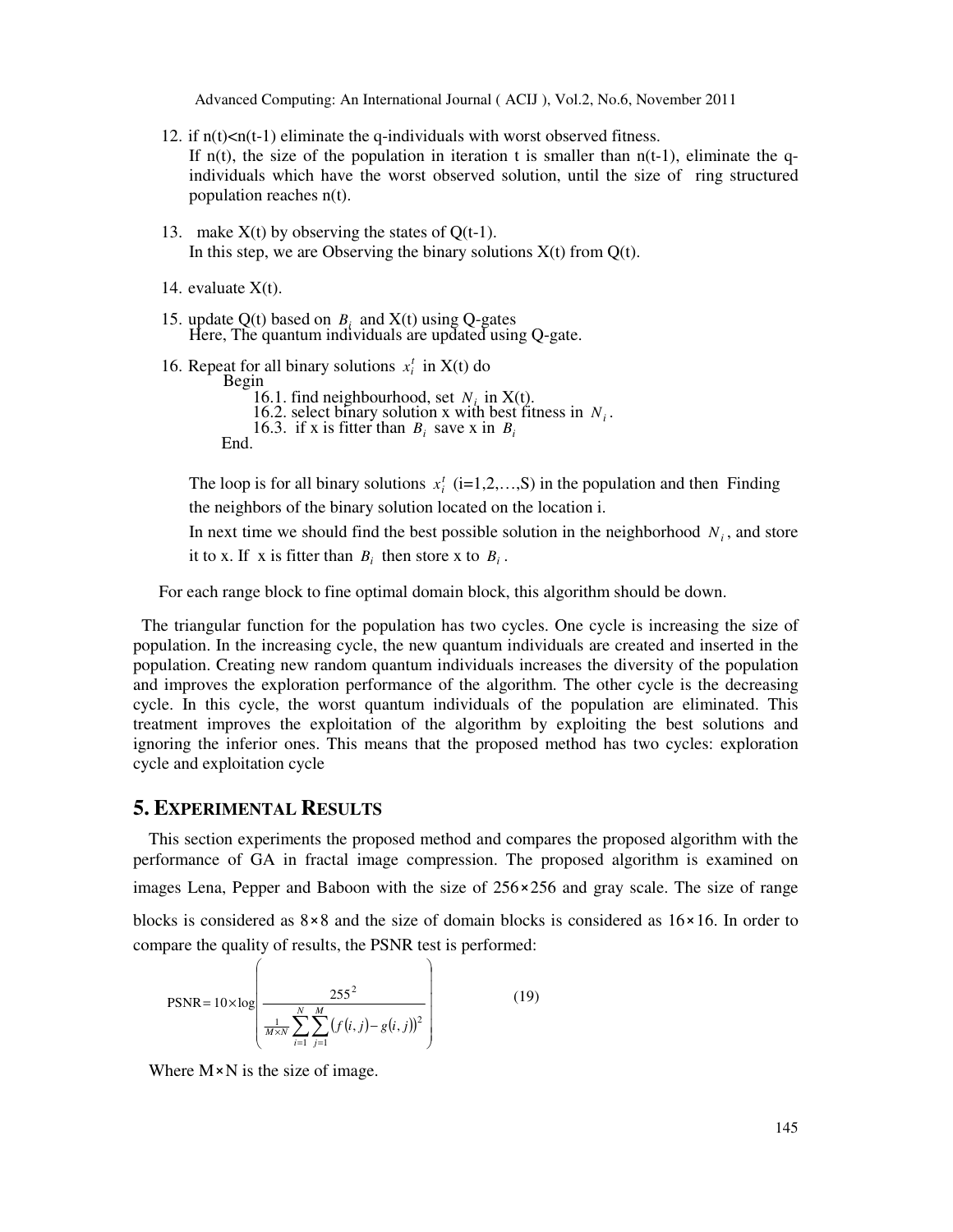Parameters in triangular function set by A=0.2 and T=100 that are the amplitude of the periodic function of population size and the period of the function of population respectively. The crossover rate in GA is 0.8 and the probability of mutation is 0.003 for each allele. Table II shows the experimental results on the proposed algorithm and GA. The number of iterations for GA and the proposed method for all the experiments is 200. According to Table II the proposed algorithm improves the performance of fractal image compression for all the experimental results. As it is clear in Table II, TFPSQEAFIC has better performance than GA in all the experiences. It shows that TFPSQEA is a suitable algorithm for fractal image compression. By using triangular function, the performance of QEA is improved. Although the PSNR for the proposed algorithm is less than the full search algorithm for all the experiences, but the advantage of the proposed algorithm is lower computational complexity. For example for Baboon picture, full search algorithm performs 59,474,944 MSE computations, while the proposed algorithm with the population size of 30 performs 6,144,000 MSE computations, i.e. ten times less. The proposed method reaches an admissible result much less computational complexity. Fig.3 shows the experimental results on Lena for the proposed algorithm and GA.

| Picture | Method             | Population     | <b>MSE</b> computations |             |
|---------|--------------------|----------------|-------------------------|-------------|
|         |                    | size           |                         | <b>PSNR</b> |
| Lena    | Full Search        |                | 59,474,944              | 28.85       |
|         |                    | 15             | 3,072,000               | 27.30       |
|         | <b>SFQEA</b>       | 20             | 4,096,000               | 27.59       |
|         |                    | 25             | 5,120,000               | 28.10       |
|         |                    | 30             | 6,144,000               | 28.15       |
|         |                    | 15             | 3,072,000               | 27.27       |
|         | GA                 | 20             | 4,096,000               | 27.55       |
|         |                    | 25             | 5,120,000               | 28.04       |
|         |                    | 30             | 6,144,000               | 28.11       |
| Pepper  | <b>Full Search</b> |                | 59,474,944              | 29.85       |
|         |                    | 15             | 3,072,000               | 28.13       |
|         | <b>SFQEA</b>       | 20             | 4,096,000               | 28.67       |
|         |                    | 25             | 5,120,000               | 28.94       |
|         |                    | 30             | 6,144,000               | 29.17       |
|         |                    | 15             | 3,072,000               | 2811        |
|         | <b>GA</b>          | 20             | 4,096,000               | 28.64       |
|         |                    | 25             | 5,120,000               | 28.92       |
|         |                    | 30             | 6,144,000               | 29.14       |
| Baboon  | <b>Full Search</b> | $\overline{a}$ | 59,474,944              | 20.04       |
|         |                    | 15             | 3,072,000               | 18.42       |
|         |                    | 20             | 4,096,000               | 18.68       |
|         | <b>SFQEA</b>       | 25             | 5,120,000               | 19.04       |
|         |                    | 30             | 6,144,000               | 19.19       |
|         |                    | 15             | 3,072,000               | 18.41       |
|         | <b>GA</b>          | 20             | 4,096,000               | 18.65       |
|         |                    | 25             | 5,120,000               | 19.02       |
|         |                    | 30             | 6,144,000               | 19.17       |

TABLE II. COMPARISON BETWEEN THE PROPOSED ALGORITHM AND GA.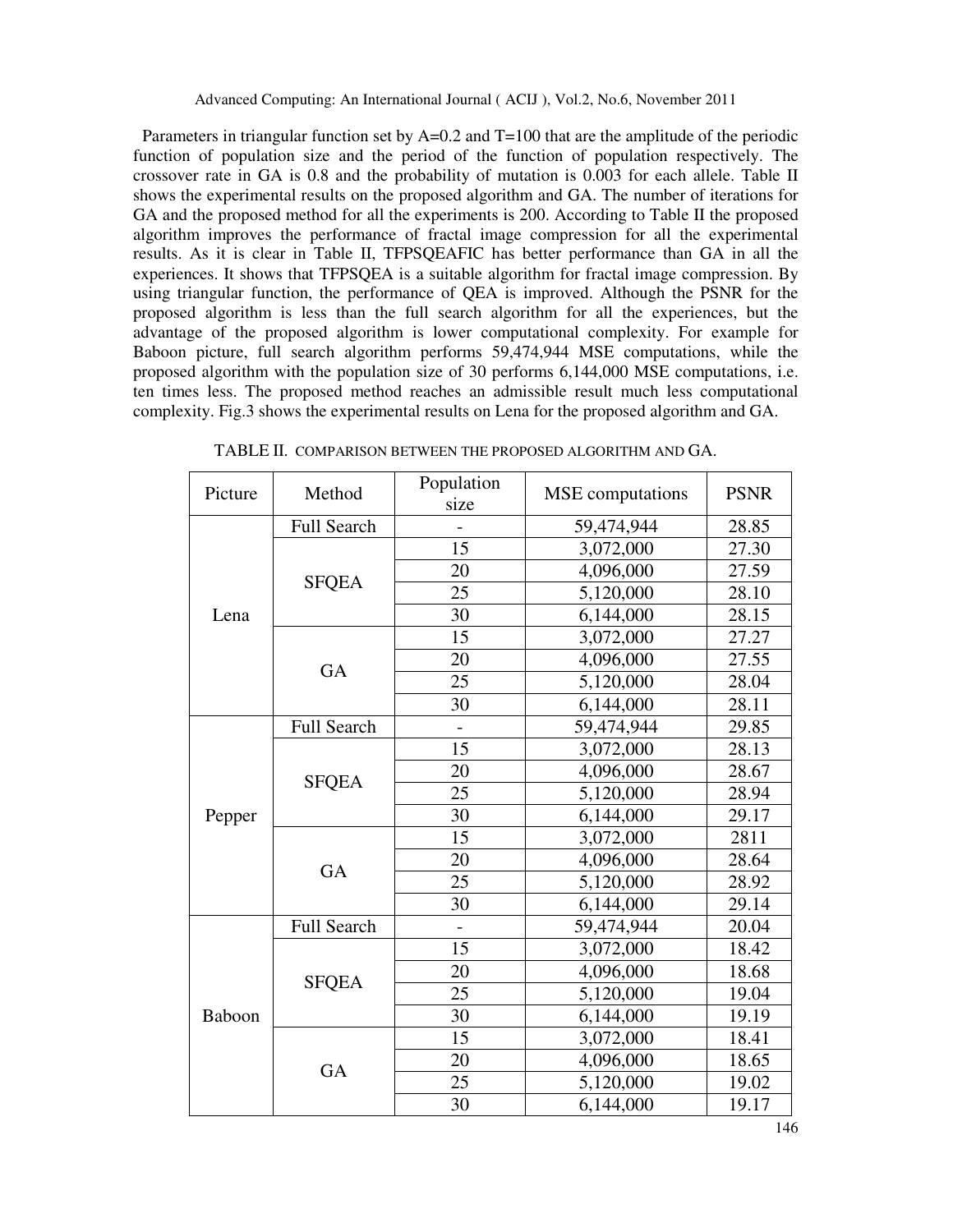



 $(d)$  (e) Figure 3. (a) Original image Lena of size  $256 \times 256$ , (b) initial image for the decoder of the fractal compression, (c) full search method, (d) proposed TFPSQEA method, (e) GA method.

# **6. CONCLUSIONS**

This paper uses a functional sized population in QEA for fractal image compression. Quantum Evolutionary Algorithms are novel algorithm proposed for combinatorial optimization problems like knapsack problem. Since fractal image compression is in the class of NP-Hard problems, QEA is highly suitable for this problem but is not properly applied to fractal image compression yet. One of the main approaches to maintain the diversity of the population and improve the performance of the evolutionary algorithms is using a variable size for the population. This paper uses a triangular function for the size of the population with partially re-initialization of the q-individuals that case to improve the performance of QEA for fractal image compression. Finally experimental results on Lena, Pepper and Baboon picture show an improvement on fractal image compression. Experimental result shows that the performance of our method is upper than conventional method from the encoding speed and it is better than from GA in retrieved image quality.

#### **ACKNOWLEDGEMENTS**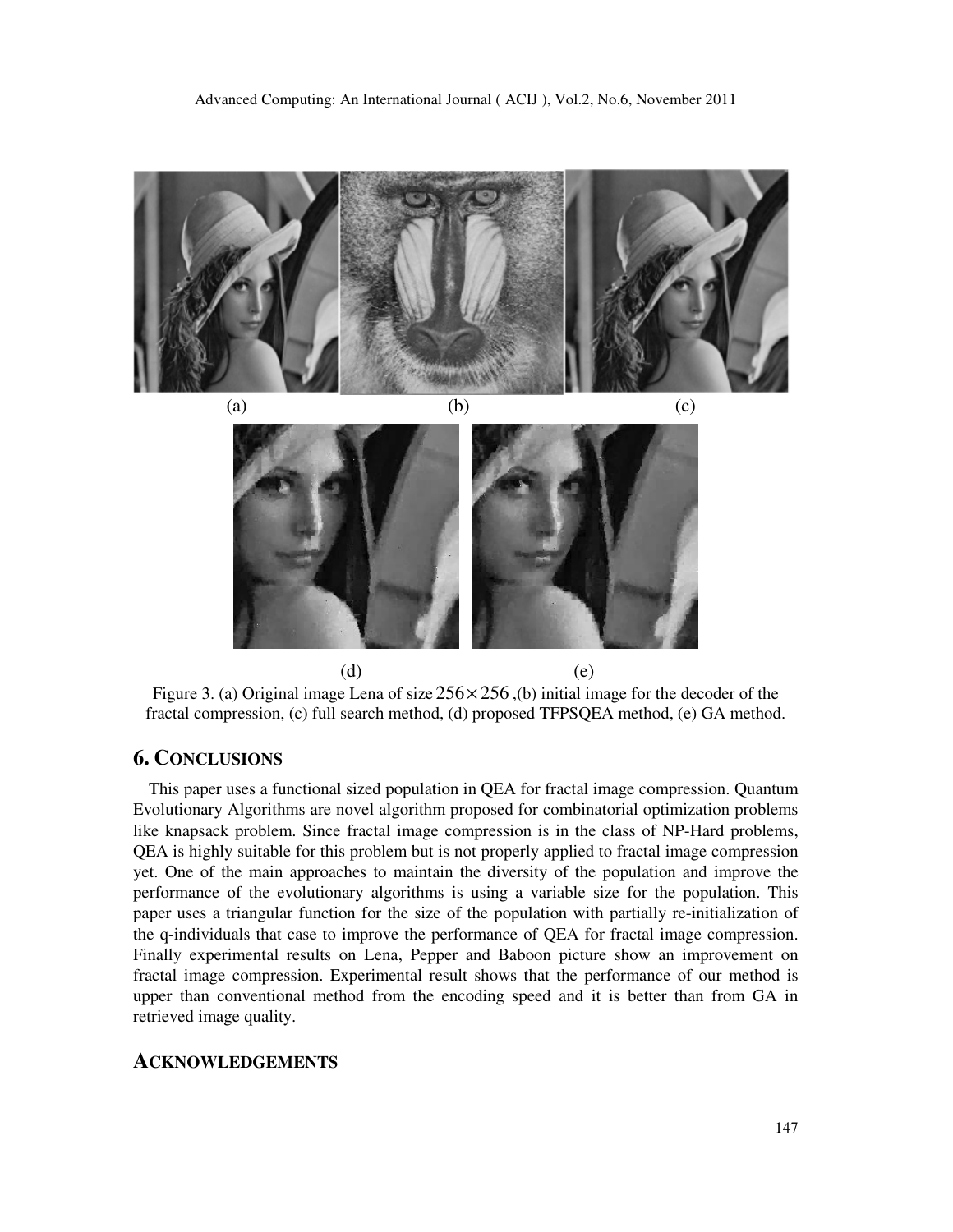The authors would like to return thanks the financial support the Islamic Azad University, Kordkoy Branch, Iran.

# **REFERENCES**

- [1] Peitgen H.O., Jurgens H. and Saupe D., "Chao and Fractals: New Frontiers of Science", Springer Verlag, New York, 1992.
- [2] Barnsley, M.F.,"Fractal Everywhere", Academic Press, California, 1988.
- [3] Barnsley, M.F. and Demko, S., 'Iterated function systems and the global construction of fractals. Proceedings of the Royal Society, PP 243-275,1985.
- [4] Barnsley M.F., Elton J.H. and Hardin D.P," Recurrent iterated function systems Constr.", Approx. 3– 31, 1989.
- [5] Jacquin A.E, "coding based on a fractal theory of iterated contractive image transformations", IEEE Trans. Image Process,PP 18-30, 1992.
- [6] Fisher Y," Fractal Image Compression: Theory and Application", Springer Verlag, Berlin, 1995.
- [7] Wang Z., Zhang D. and Yu Y., "Hybrid image coding based on partial fractal mapping", Signal Process. Image Commun, pp 767–769, 2000.
- [8] Truong T.K, Kung C.M and Jeng J.H., Hsieh M.L.," Fast fractal image compression using spatial correlation, Chaos Solitions Fract", Chaos Solitions Fract, pp 1071-1076, 2004.
- [9] Univ X.J., "An improved genetic algorithm of solving IFS code of fractal image" IEEE 3rd international conference on signal processing 1996.
- [10]Chen X., Zhu G.X. and Zhu Y., "Fractal image coding method based on genetic algorithms" International Symposium on Multispectral Image Processing,1998.
- [11]Mitra S.K., Murthy C.A. and Kundu M.K., "Technique for fractal image compression using genetic algorithm", IEEE Trans on Image Processing Vol 7 no 4 pp 586-593 1998.
- [12] Xun L. and Zhongqiu Y., "The application of GA in fractal image compression", 3rd IEEE World Congress on Intelligent Control and Automation, 2000.
- [13]Gafour A., Faraoun and Lehireche, "A Genetic fractal image compression". ACS/IEEE International Conference on Computer Systems and Applications, 2003.
- [14]Faraoun K.M. and Boukelif A., "Speeding Up Fractal Image Compression by Genetic Algorithms", Springer Journal of Multidimention Systems and Signal processing. Vol 16, No 2, 2005.
- [15]Lifeng X. and Liangbin Z., "A Study of Fractal Image Compression Based on an Improved Genetic Algorithm", International Journal of Nonlinear Science Vol 3, No 2, pp 116-124m 2007.
- [16] Wu M.S, Teng W.C., Jeng J.H and Hsieh J.G. , "Spatial correlation genetic algorithm for fractal image compression" Elsevier Journal of Chaos, Solitons and Fractals. Volume 28, Issue 2, pp 497- 510, 2006.
- [17] Wu M.S., Jeng J.H. and Hsieh J.G., "Schema genetic algorithm for fractal image compression" Elsevier Journal of Engineering Applications of Artificial Intelligence Vol 20, Issue 4, pp 531-538 2007.
- [18]Han k. and Kim J., "Quantum-inspired evolutionary algorithm for a class of combinatorial optimization," IEEE Trans. on Evolutionary Computation, vol. 6, no. 6, 2002.
- [19]Koumousis V. K. and Katsaras C. P., "A Saw-Tooth Genetic Algorithm Combining the Effects of Variable Population Size and Reinitialization to Enhance Performance," IEEE Trans. Evol. Comput. vol. 10, pp. 19–28, 2006.
- [20]Kim H.J.,"Quantum-Inspired Evolutionary Algorithms with a New Termination Criterion, Hε Gate, and Two-Phase Scheme," IEEE Trans. on Evolutionary Computation, vol. 8, no. 2, 2004.
- [21] . Tayarani- N and M.- R. Akbarzadeh-T "Improvement of Quantum Evolutionary Algorithm with Functional Sized Population". WSC 2008 Online World Conference on Soft Computing in Industrial Applications 10th - 21st of November 2008.
- [22]Dawei Li Wang"A study on the optimal population size of genetic algorithm" Proceedings of the 4th World Congress on Intelligent Control and Automation, 2002.
- [23] Shi, X.H. Wan, L.M. Lee, H.P. Yang, X.W. Wang, L.M. Liang, Y.C. "An improved genetic algorithm with variable population-size and a PSOGA based hybrid evolutionary algorithm" International Conference on Machine Learning and Cybernetics, 2003.